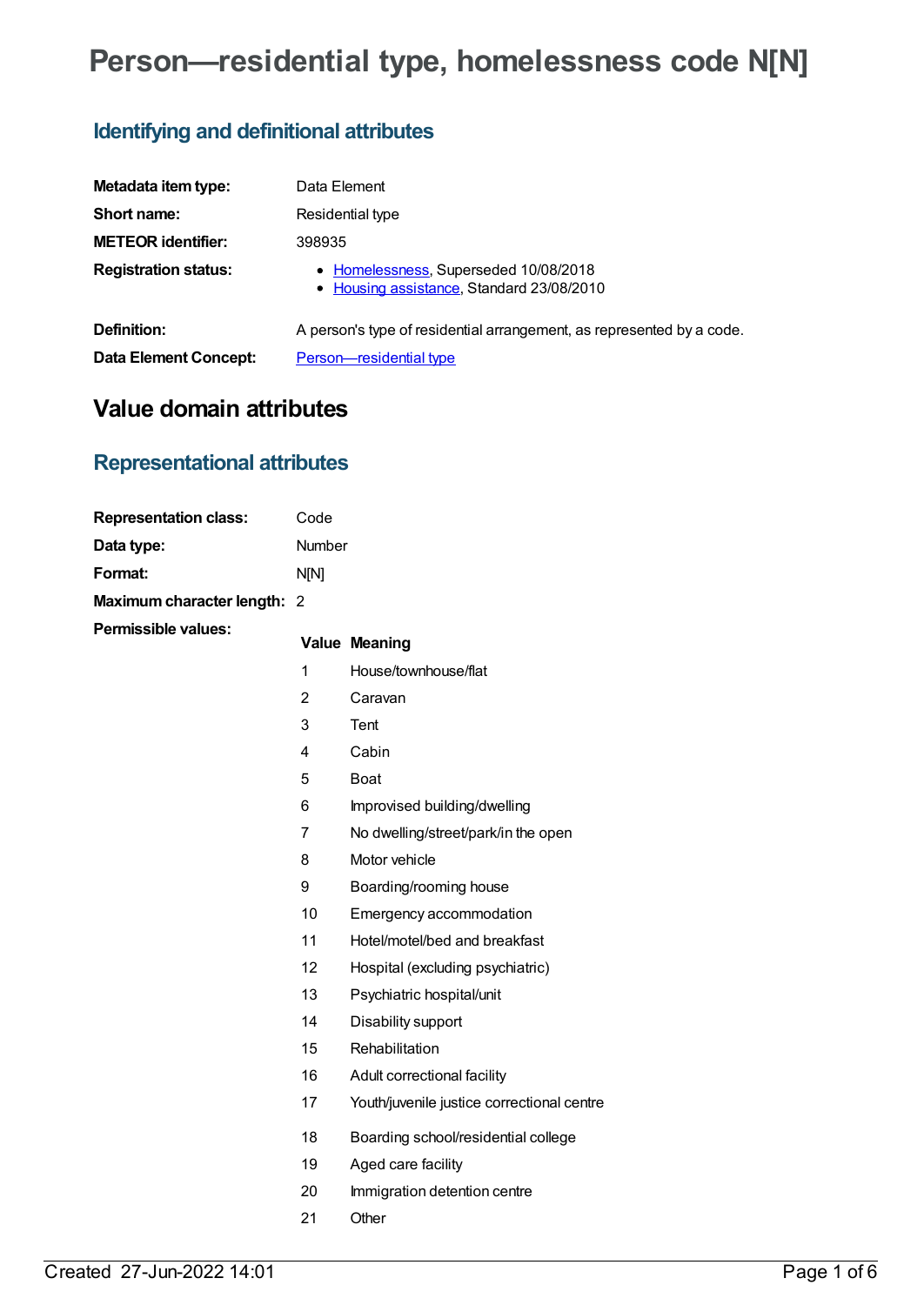### **Value Meaning**

99 Not stated/inadequately described

## **Collection and usage attributes**

| Guide for use:                         | CODE 1 House/townhouse/flat                                                                                                                                  |
|----------------------------------------|--------------------------------------------------------------------------------------------------------------------------------------------------------------|
|                                        | Includes bedsits, flats attached to houses or shops etc.                                                                                                     |
|                                        | CODE 7 No dwelling/street/park/in the open                                                                                                                   |
|                                        | Includes those people who are sleeping in public transport, e.g. riding on<br>trains/buses etc. because they have no other option.                           |
|                                        | CODE 10 Emergency accommodation                                                                                                                              |
|                                        | Includes night shelter/women's refuge/youth shelter.                                                                                                         |
|                                        | CODE 12 Hospital (excluding psychiatric)                                                                                                                     |
|                                        | Includes hospitals and other health care facilities but not specialised prison health<br>facilities.                                                         |
|                                        | CODE 13 Psychiatric hospital/unit                                                                                                                            |
|                                        | Includes mental health units and forensic health units of corrective services<br>systems.                                                                    |
|                                        | CODE 14 Disability support                                                                                                                                   |
|                                        | Includes all units whose primary role is disability support.                                                                                                 |
|                                        | CODE 15 Rehabilitation facility                                                                                                                              |
|                                        | Includes facilities that cater for drug and alcohol rehabilitation. Excludes<br>rehabilitation in prisons and correctional facilities.                       |
|                                        | CODE 16 Adult correctional facility                                                                                                                          |
|                                        | Includes those facilities whose main role is to detain and rehabilitate adult<br>prisoners.                                                                  |
|                                        | CODE 17 Youth/juvenile justice correctional centre                                                                                                           |
|                                        | Includes those facilities whose main role is to detain and rehabilitate youth or<br>juveniles. Community custodial facilities are included in this category. |
|                                        | CODE 19 Aged care facility                                                                                                                                   |
|                                        | Nursing home, aged care hostel or non-self contained accommodation for the<br>aged.                                                                          |
| Data element attributes                |                                                                                                                                                              |
| <b>Collection and usage attributes</b> |                                                                                                                                                              |

**Guide for use:** The question in 'Collection Methods' could be used for different contexts, ie before, during and immediately after assistance as the question can be adapted for past and present tenses. The context as to when the question is asked dictates the time period to which it relates, that being during or after assistance. By using the word 'did' instead of 'do' the question can be used for the period before assistance.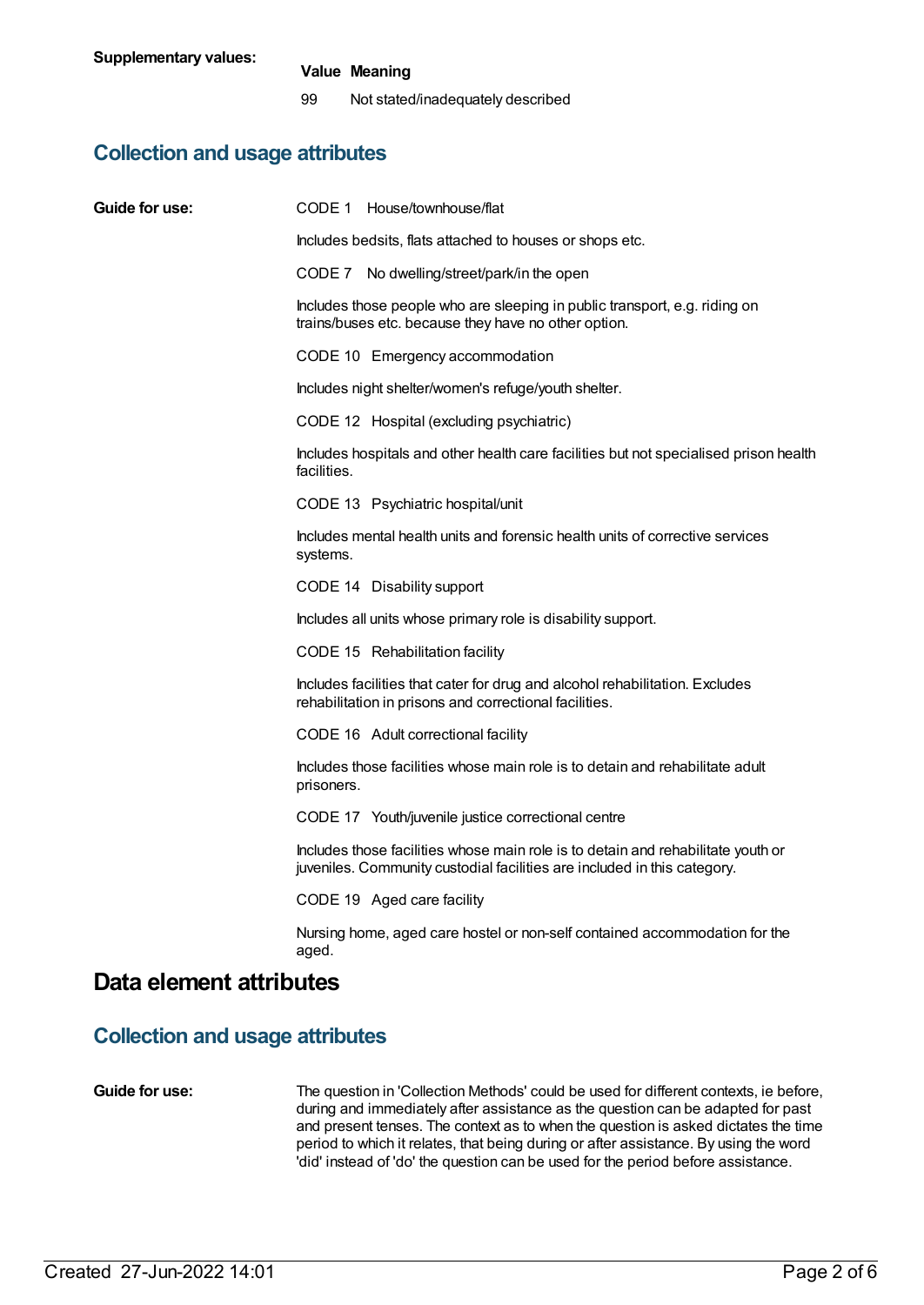**Collection methods:** The permissible values for this data element are used to form the response categories to the question:

> 'What category, from the list best describes the type of residence/dwelling did/do you live in?'

## **Relational attributes**

| Related metadata<br>references:                             | See also <b>Person</b> —conditions of occupancy, code N                                                                                                                                                                                                                                                                                          |
|-------------------------------------------------------------|--------------------------------------------------------------------------------------------------------------------------------------------------------------------------------------------------------------------------------------------------------------------------------------------------------------------------------------------------|
|                                                             |                                                                                                                                                                                                                                                                                                                                                  |
|                                                             | • Homelessness, Superseded 10/08/2018<br>• Housing assistance, Standard 23/08/2010                                                                                                                                                                                                                                                               |
|                                                             | See also Person-housing tenure type, homelessness code N                                                                                                                                                                                                                                                                                         |
|                                                             | • Homelessness, Superseded 10/08/2018<br>• Housing assistance, Standard 23/08/2010                                                                                                                                                                                                                                                               |
|                                                             | Has been superseded by Person-residential type, code N[N]                                                                                                                                                                                                                                                                                        |
|                                                             | • Homelessness, Standard 10/08/2018                                                                                                                                                                                                                                                                                                              |
| <b>Implementation in Data Set</b><br><b>Specifications:</b> | Specialist Homelessness Services NMDS 2011Homelessness, Superseded<br>01/05/2013<br>Housing assistance, Superseded 01/05/2013                                                                                                                                                                                                                    |
|                                                             | Implementation start date: 01/07/2011                                                                                                                                                                                                                                                                                                            |
|                                                             | <b>DSS</b> specific information:                                                                                                                                                                                                                                                                                                                 |
|                                                             | In the Specialist Homelessness Services NMDS, this data element is collected<br>four times, for the following points in time:                                                                                                                                                                                                                    |
|                                                             | • one week before the start of the support period (the Service episode-<br>episode start date, DDMMYYYY);<br>• at the date of presentation;<br>• at the end of the reporting period (the Service event-last service provision<br>date, DDMMYYYY); and<br>• at the end of the support period (the Service episode-episode end date,<br>DDMMYYYY). |
|                                                             | Only one permissible value is selected in each case.                                                                                                                                                                                                                                                                                             |
|                                                             |                                                                                                                                                                                                                                                                                                                                                  |
|                                                             | Specialist Homelessness Services NMDS 2012-13 Homelessness, Superseded<br>01/05/2013                                                                                                                                                                                                                                                             |
|                                                             | Housing assistance, Superseded 01/05/2013                                                                                                                                                                                                                                                                                                        |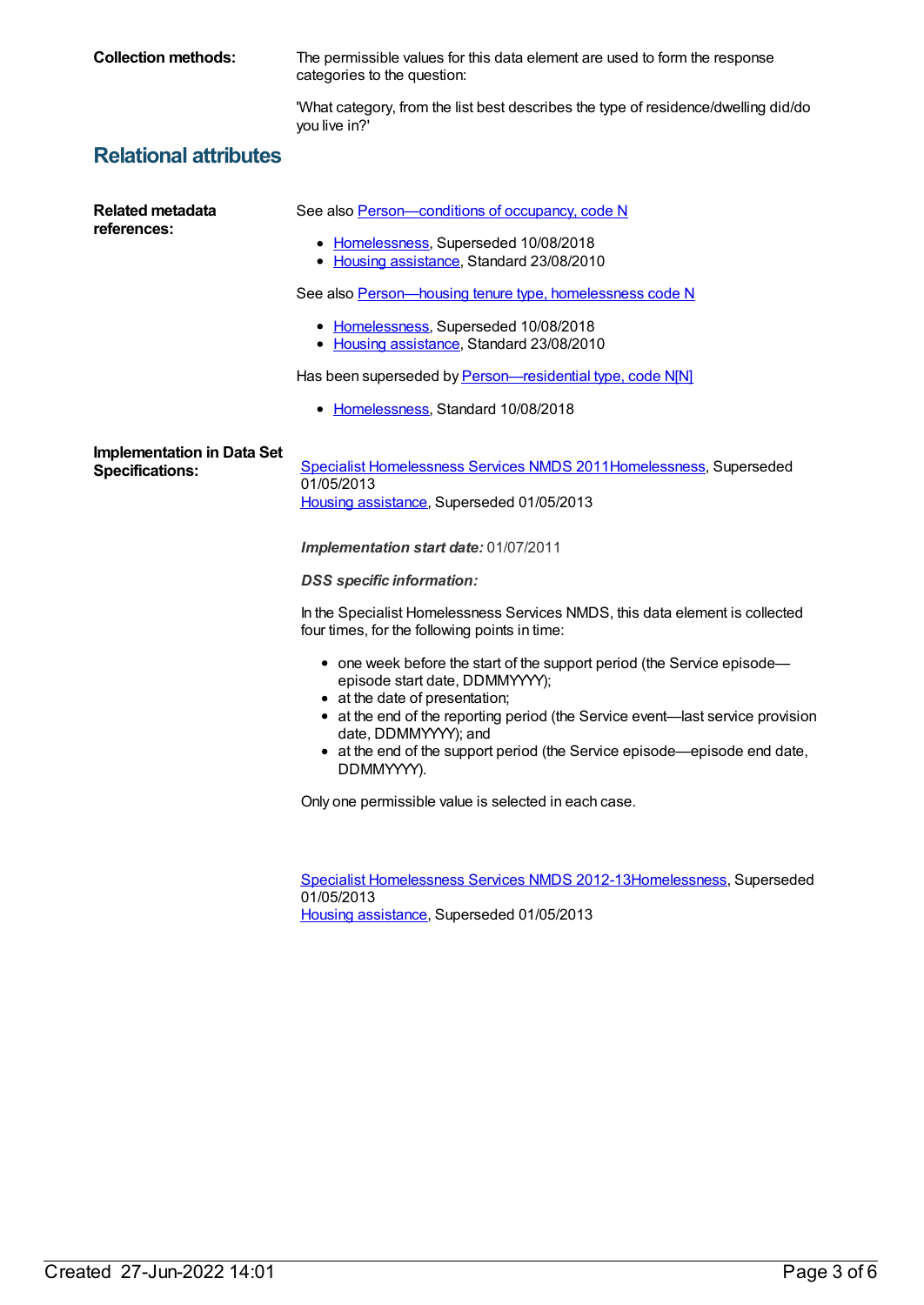### *Implementation start date:* 01/07/2012

### *Implementation end date:* 30/06/2013

### *DSS specific information:*

In the Specialist Homelessness Services NMDS, this data element is collected four times, for the following points in time:

- one week before the start of the support period (the Service episodeepisode start date, DDMMYYYY);
- at the date of presentation;
- at the end of the reporting period (the Service event—last service provision date, DDMMYYYY); and
- at the end of the support period (the Service episode—episode end date, DDMMYYYY).

Only one permissible value is selected in each case.

Specialist [Homelessness](https://meteor.aihw.gov.au/content/505626) Services NMDS 2013-1[4Homelessness](https://meteor.aihw.gov.au/RegistrationAuthority/14), Superseded 26/08/2014 Housing [assistance](https://meteor.aihw.gov.au/RegistrationAuthority/11), Superseded 26/08/2014

*Implementation start date:* 01/07/2013

*Implementation end date:* 30/06/2014

*Conditional obligation:*

In the Specialist Homelessness Services NMDS, this item is only asked of clients.

*DSS specific information:*

In the Specialist Homelessness Services NMDS, this data element is collected four times, for the following points in time:

- one week before the start of the support period (the Service episode episode start date, DDMMYYYY)
- at the date of presentation
- at the end of the reporting period (the Service event—last service provision date, DDMMYYYY)
- at the end of the support period (the Service episode—episode end date, DDMMYYYY).

Only one permissible value is selected in each case.

This collection records a response of Don't Know (CODE 99), which is equivalent to the code Not stated/Inadequately described (CODE 99) in the Standard.

Specialist [Homelessness](https://meteor.aihw.gov.au/content/581255) Services NMDS 2014-1[5Homelessness](https://meteor.aihw.gov.au/RegistrationAuthority/14), Superseded 24/11/2016 Housing [assistance](https://meteor.aihw.gov.au/RegistrationAuthority/11), Superseded 24/11/2016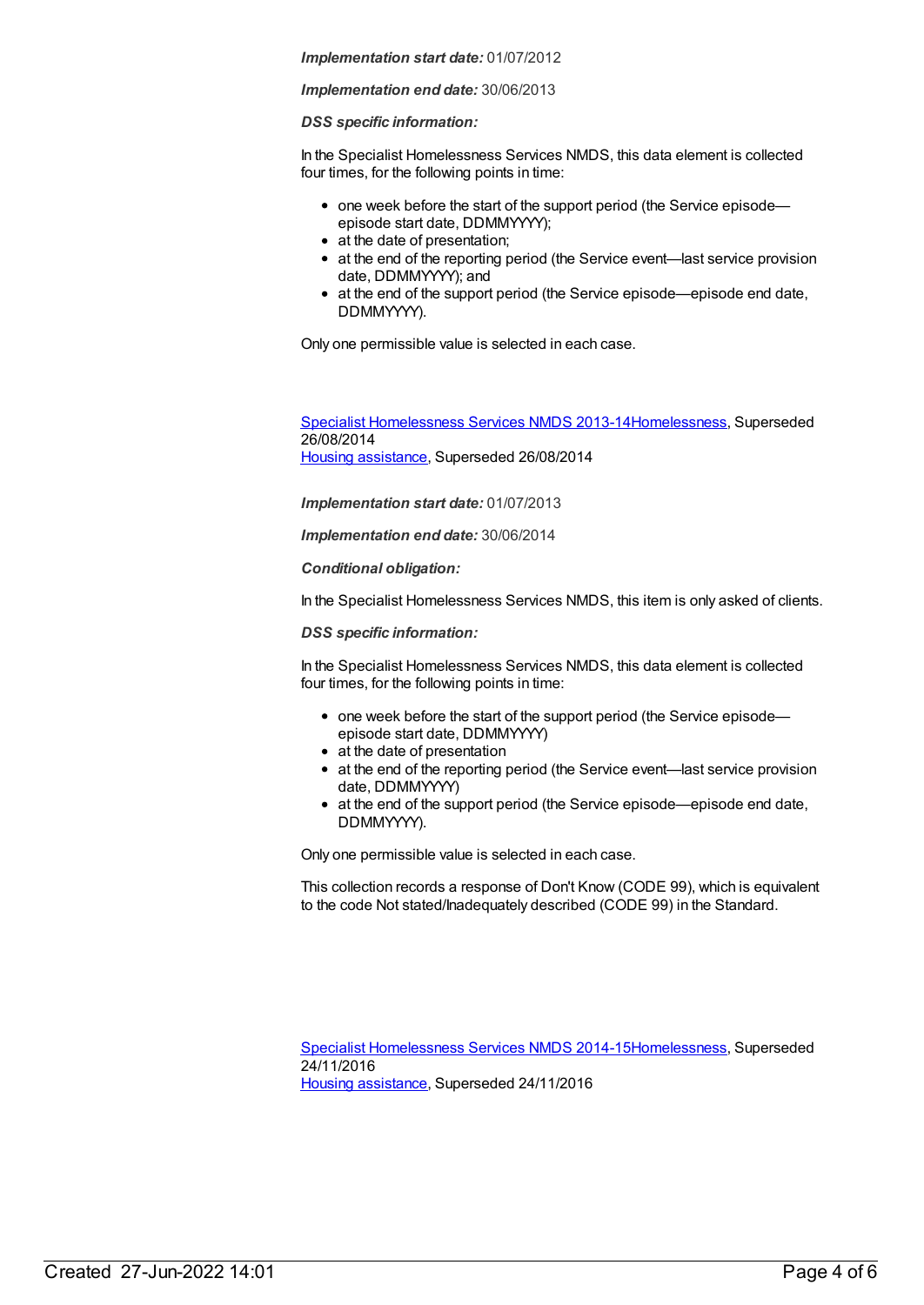*Implementation start date:* 01/07/2014

*Implementation end date:* 30/06/2015

*Conditional obligation:*

In the Specialist Homelessness Services NMDS, this item is only asked of clients.

*DSS specific information:*

In the Specialist Homelessness Services NMDS, this data element is collected four times, for the following points in time:

- one week before the start of the support period (the Service episode episode start date, DDMMYYYY)
- at the date of presentation
- at the end of the reporting period (the Service event—last service provision date, DDMMYYYY)
- at the end of the support period (the Service episode—episode end date, DDMMYYYY).

Only one permissible value is selected in each case.

This collection records a response of Don't Know (CODE 99), which is equivalent to the code Not stated/Inadequately described (CODE 99) in the Standard.

Specialist [Homelessness](https://meteor.aihw.gov.au/content/658005) Services NMDS 2015-1[7Homelessness](https://meteor.aihw.gov.au/RegistrationAuthority/14), Superseded 24/11/2016

*Implementation start date:* 01/07/2015

*Implementation end date:* 30/06/2017

*Conditional obligation:*

In the Specialist Homelessness Services NMDS, this item is only asked of clients.

*DSS specific information:*

In the Specialist Homelessness Services NMDS, this data element is collected four times, for the following points in time:

- one week before the start of the support period (the Service episodeepisode start date, DDMMYYYY)
- at the date of presentation
- at the end of the reporting period (the Service event—last service provision date, DDMMYYYY)
- at the end of the support period (the Service episode—episode end date, DDMMYYYY).

Only one permissible value is selected in each case.

This collection records a response of Don't Know (CODE 99), which is equivalent to the code Not stated/Inadequately described (CODE 99) in the Standard.

Specialist [Homelessness](https://meteor.aihw.gov.au/content/650006) Services NMDS 2017-1[9Homelessness](https://meteor.aihw.gov.au/RegistrationAuthority/14), Superseded 10/08/2018